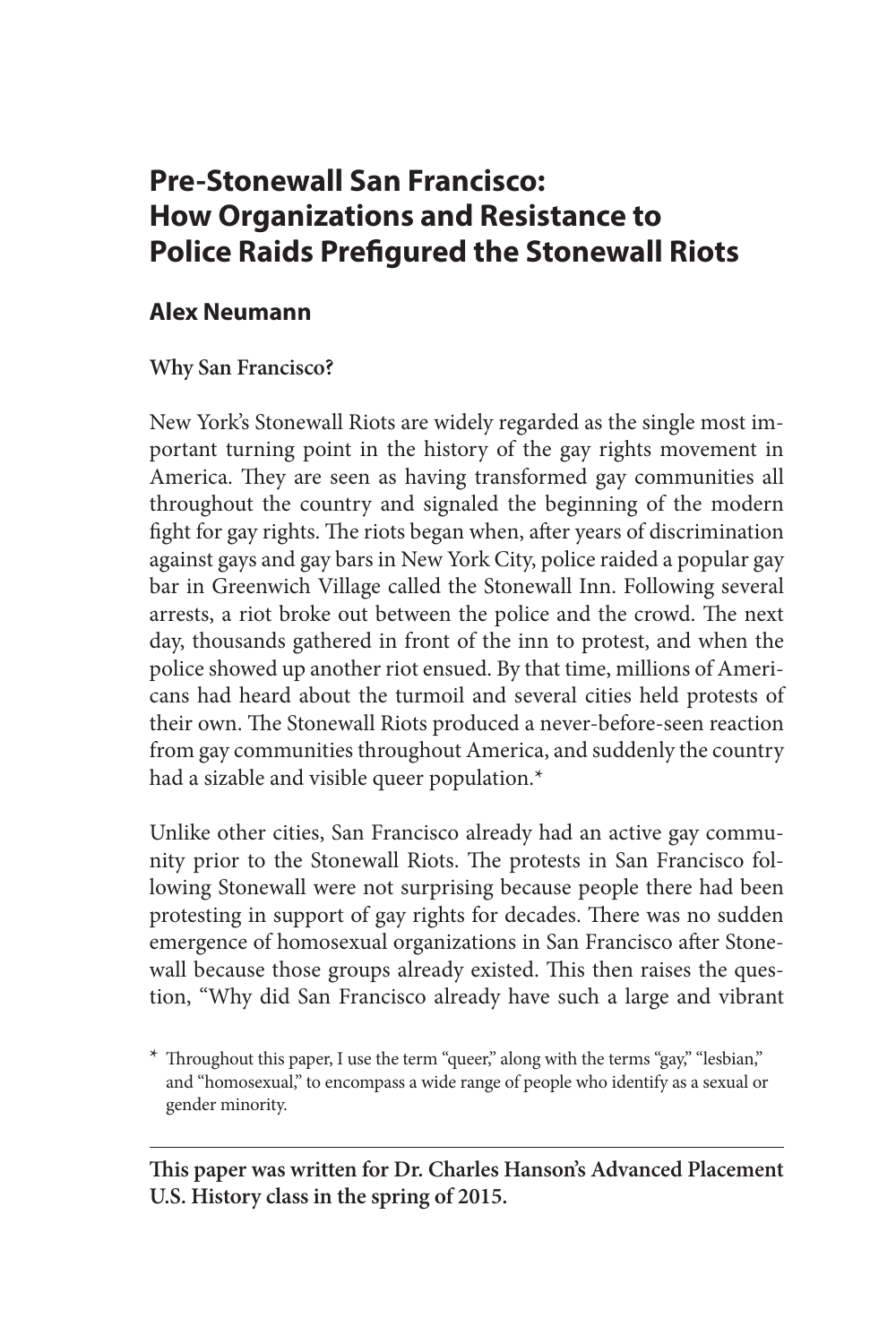queer community before the Stonewall Riots?" While there are several factors that could help answer this question, historians disagree on exactly what these factors are. Allan Bérubé focuses almost exclusively on the presence of gay and lesbian soldiers and sailors in the city. Nan Alamilla Boyd mentions this factor, but also draws attention to the police harassment that led to civil and legal resistance from the queer community. Walter Frank, on the contrary, emphasizes the impact of negotiations with tolerant police and politicians. He and Vicki Eaklor also point to the 1950's Beat culture scene, which made the city more inclusive of outcasts. Despite their historiographical debates, these same historians agree on many factors as well, from the formation of several queer organizations to the Stonewall-like raids that occurred in the city. $<sup>1</sup>$ </sup>

It is true that the influx of gay and lesbian soldiers and sailors during and after the Second World War provided San Francisco with a sizable queer community and strains of gay culture that set the stage for future growth and action. However, this group only provided a foundation for later progress; it was not the direct catalyst of this progress. After the arrival of these servicemen, several organizations were created in San Francisco that began to advocate for the homosexual community. As these organizations expanded their size and influence, they helped bring the city's gay community together and increase its visibility. Additionally, police raids on gay bars in the city, similar to the raids that sparked the Stonewall Riots, spurred extreme resistance and made headlines, further uniting the gay community and drawing national attention. This combination of strong, united activism and public attention attracted other gays and lesbians from all over the country to San Francisco.

#### **Gay Servicemen and Veterans Flock to San Francisco**

During the Second World War, hundreds of thousands of gays and lesbians served in the military. In fact, Alfred Kinsey, a renowned biologist and sexologist, concluded from his wartime surveys that there were between 650,000 and 1.6 million gay soldiers (out of approximately 16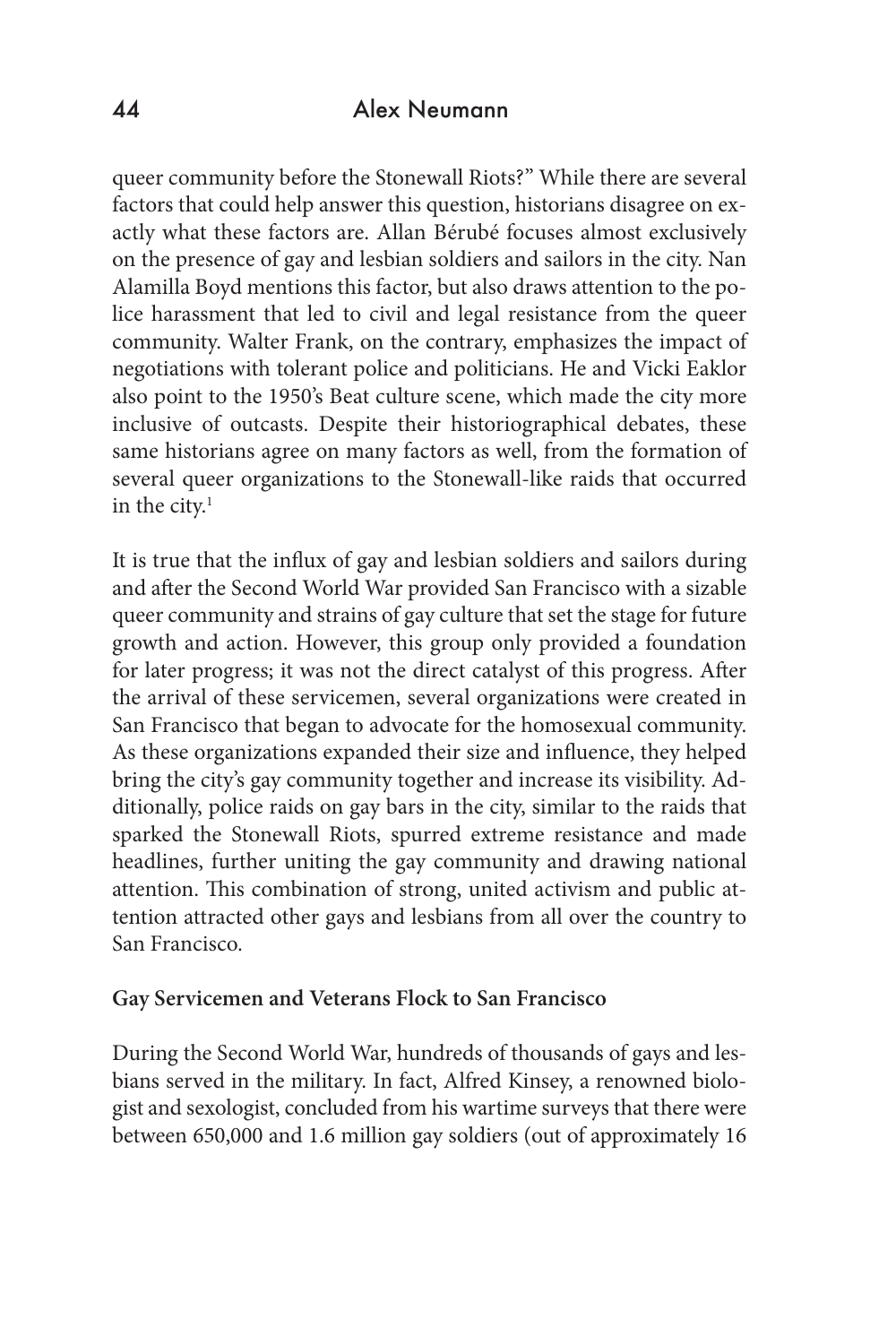million total soldiers).<sup>2</sup> Like any other soldiers, they left their hometowns and ventured to military bases all across the country. People who had struggled with their sexuality in isolation met many other soldiers just like themselves and began to form small communities in various cities. These men and women, once trapped and unaware that homosexuality even existed, were able to explore their sexualities and discuss their identities in their new lives as servicemen and women. This is not to say that the military itself was accepting of gays and lesbians. In fact, official military policy prohibited gays and lesbians from serving openly in the military and even banned all personnel from entering some of the queer bars in San Francisco.<sup>3</sup> Instead, gays and lesbians serving in the war were, for the first time, able to meet other homosexuals and build small strains of gay culture in the cities they inhabited.

Those lucky enough to be stationed in San Francisco discovered traces of a preexisting queer culture and a generally accepting atmosphere, perks that were not as prevalent in other cities. By the 1940's, popular gay bars like Finocchio's, the Silver Dollar, the Black Cat Café, and the Top of the Mark had established an active gay nightlife that attracted lots of soldiers.<sup>4</sup> Many of these nightclubs were right next to Broadway Street, a hub for entertainment and tourism, and this location helped acclimate the rest of the city with the queer community. Additionally, these clubs differed from their contemporaries in New York in that New York's State Liquor Authority heavily regulated the sale of alcohol, while no strict regulatory body existed in San Francisco.<sup>5</sup> As such, queer nightlife was less restricted by regulation and police intervention, allowing gay bar culture to grow. Gay servicemen also found the city to be very inclusive. As gay soldier Bob Ruffing recalled, "The people who lived in San Francisco… were awfully good to servicemen. I remember a woman…. [who] used to have a [gay] party once a week. There were many of them throughout the city."<sup>6</sup> The thriving nightlife and tolerant atmosphere allowed San Francisco's queer culture to progress much faster than gay communities in other major cities. As historian Vicki Eaklor asserts, "It is logical to begin [the gay rights movement with] San Francisco… because so many strains of culture and subculture met there." She believes that a flourishing "queer pres-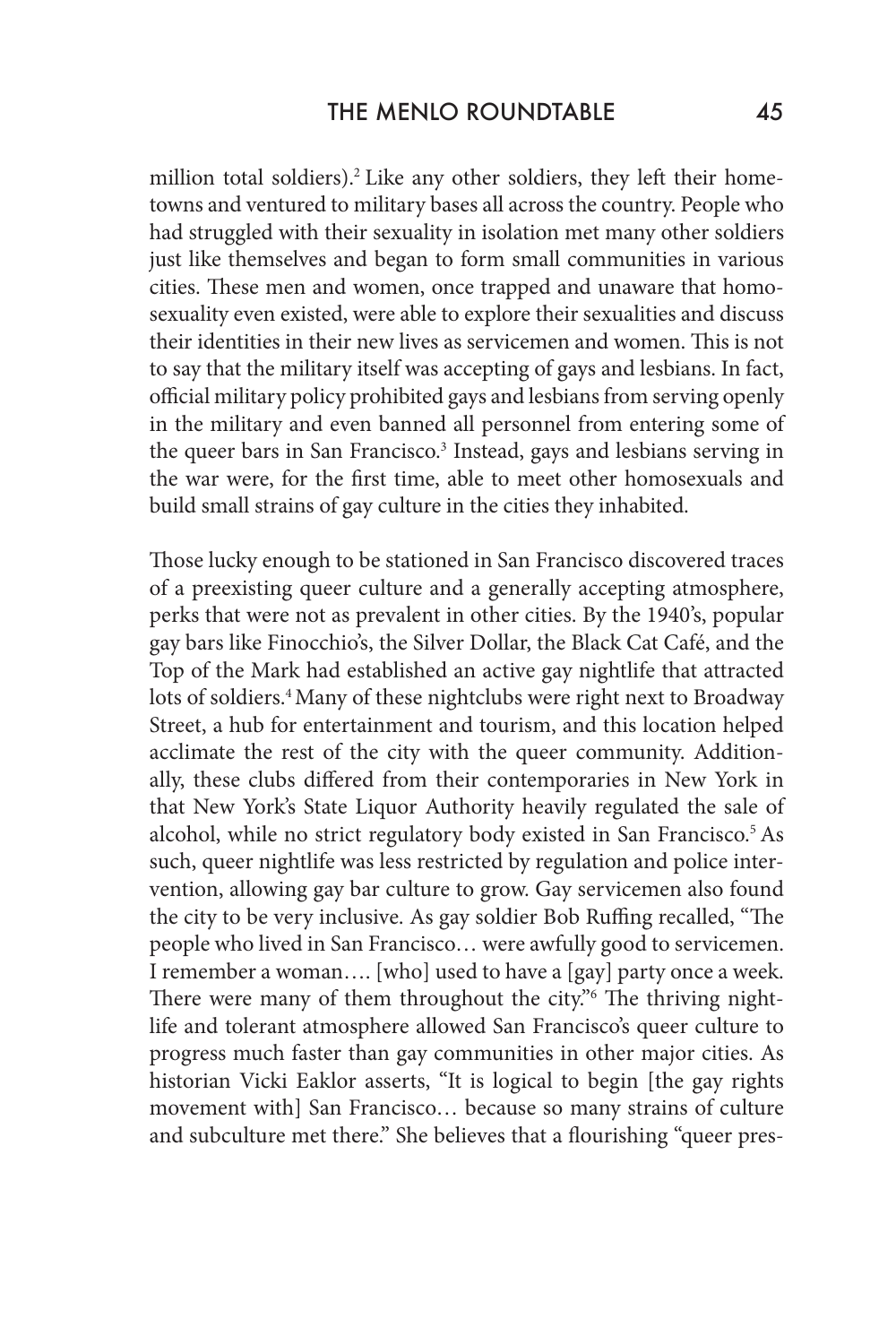ence" during and after the Second World War was one of the first of these strains and thus set the foundation for San Francisco's enormous and vibrant queer culture in the 1950's and 1960's.7

While active servicemen in San Francisco greatly expanded the city's gay community and culture during the war, many veterans also flocked to the city after the end of the war. Some, like Bob Ruffing and Bert Gerrits, settled permanently in the city after being stationed there. Others, like Pat Bond, had never set foot there before but moved to the city after hearing of its booming queer culture.<sup>8</sup> The war had given many gays and lesbians the opportunity to be themselves within small queer communities, so after its conclusion they flocked to San Francisco in search of an even larger community. These veterans found what they were looking for, and "immersed [themselves] in the gay night life that flourished in San Francisco… after the war."9

People like Ben Small, who was "much more prepared to be an upfront homosexual once [he] settled… in San Francisco," also became more active in the community than they had been during the war.<sup>10</sup> Now free from the burden of hiding their identity from the military, some formed small advocacy groups and promoted political and social change. For example, gay veterans organized a rally in San Francisco on Armed Forces Day in 1966 to protest the exclusion of homosexuals from the military.11 While this advocacy had no major immediate impact, it did help pave the way for future organizations to develop. The physical presence of gay servicemen and veterans in San Francisco, the spirited culture they developed, and the political action they began to organize laid the groundwork for the increased activism that transformed the city's queer culture in later decades.

## **The Emergence of Queer Organizations**

During the 1950's and 1960's, several queer organizations emerged in and around San Francisco. A few of these groups, such as the Mattachine Society, began elsewhere and then developed branches in San Francisco. However, the majority of these organizations originated in San Francisco and kept their headquarters there as they spread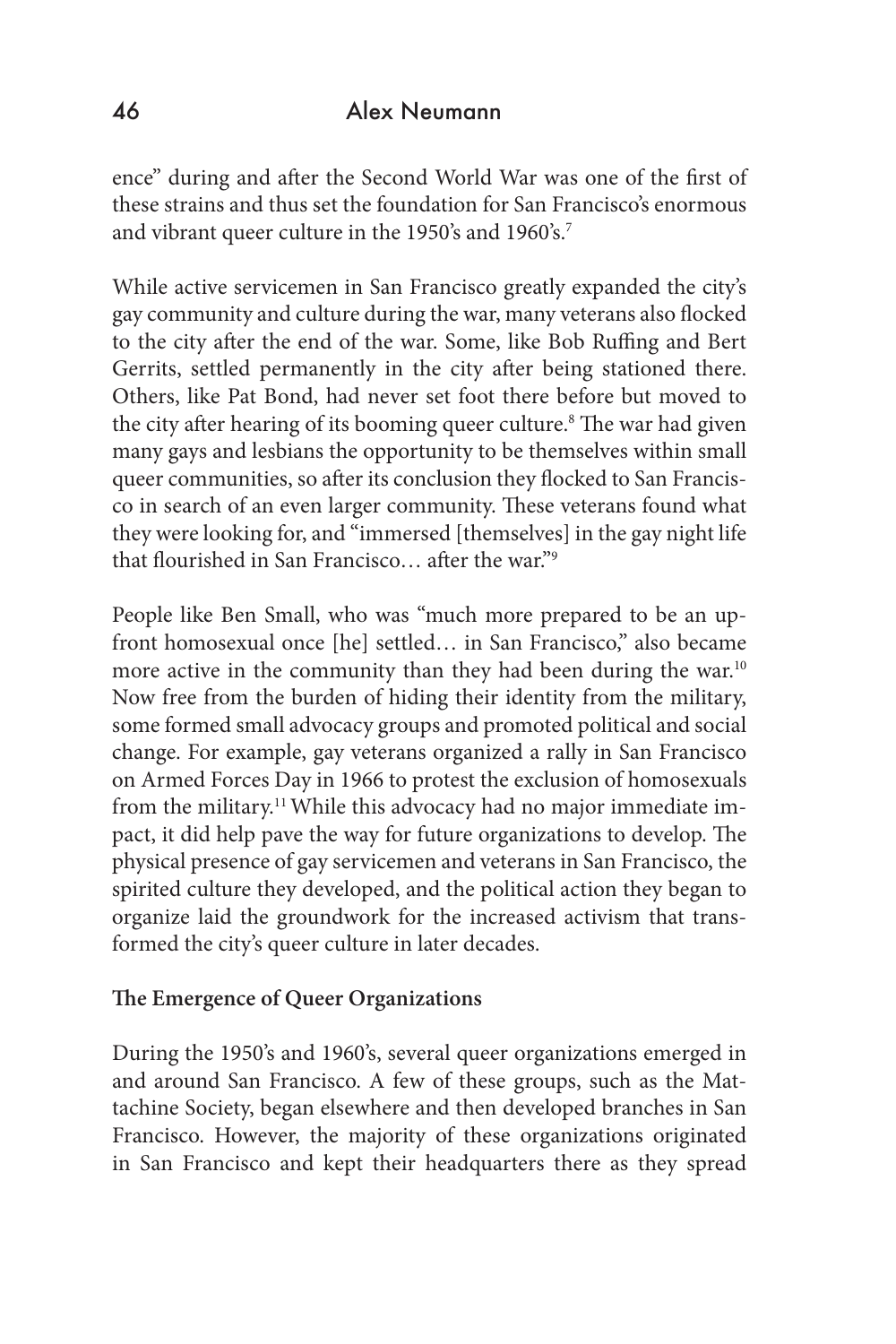throughout the country, making the city's queer community the most politically and socially active community in the nation by the middle of the 1960's. This flurry of political activity attracted other queer people to San Francisco and increased the visibility of the city's homosexual community.

As early as the 1950's, homosexual organizations began popping up in San Francisco. One such group, the Daughters of Bilitis (DOB), began in 1955 as a lesbian activist organization dedicated to helping lesbians integrate themselves into society. Much of their work, whether it was public discussions about lesbian issues or legal support for lesbian bars, increased the visibility of lesbians in San Francisco. If the city's press wasn't publicizing the DOB's efforts, their monthly newsletter, *The Ladder*, succeeded in doing so. As Boyd points out, *The Ladder*  became their "[literal] ladder to public visibility and social mobility."12

The Council on Religion and the Homosexual (CRH) was another San Francisco-based organization working for the queer community. Founded in 1964 by Glide Memorial Church and the founders of DOB, CRH aimed to bring together various homosexual activists to educate the religious community and make it more tolerant of gays and lesbians.13

According to their 1964-1967 progress report, CRH spoke with leaders of various religious groups about queer issues, and many of these groups adopted pro-gay changes as a result of these discussions. For example, in March of 1965, CRH convinced Bishop Pike of the Protestant Episcopal Church to create a "Joint Committee on Homosexuality for the Episcopal Diocese of California." The committee worked to get rid of laws banning homosexual sex, improve police treatment of homosexuals, end discrimination against gay bars, and foster conversations about queer issues with members of the law enforcement and religious communities.<sup>14</sup>

Additionally, CRH co-sponsored a national theological conference about homosexuality in San Francisco. The event was held in 1967 at the same time as the Second National Planning Conference of Homophile Organizations, another San Francisco-based conference that brought to-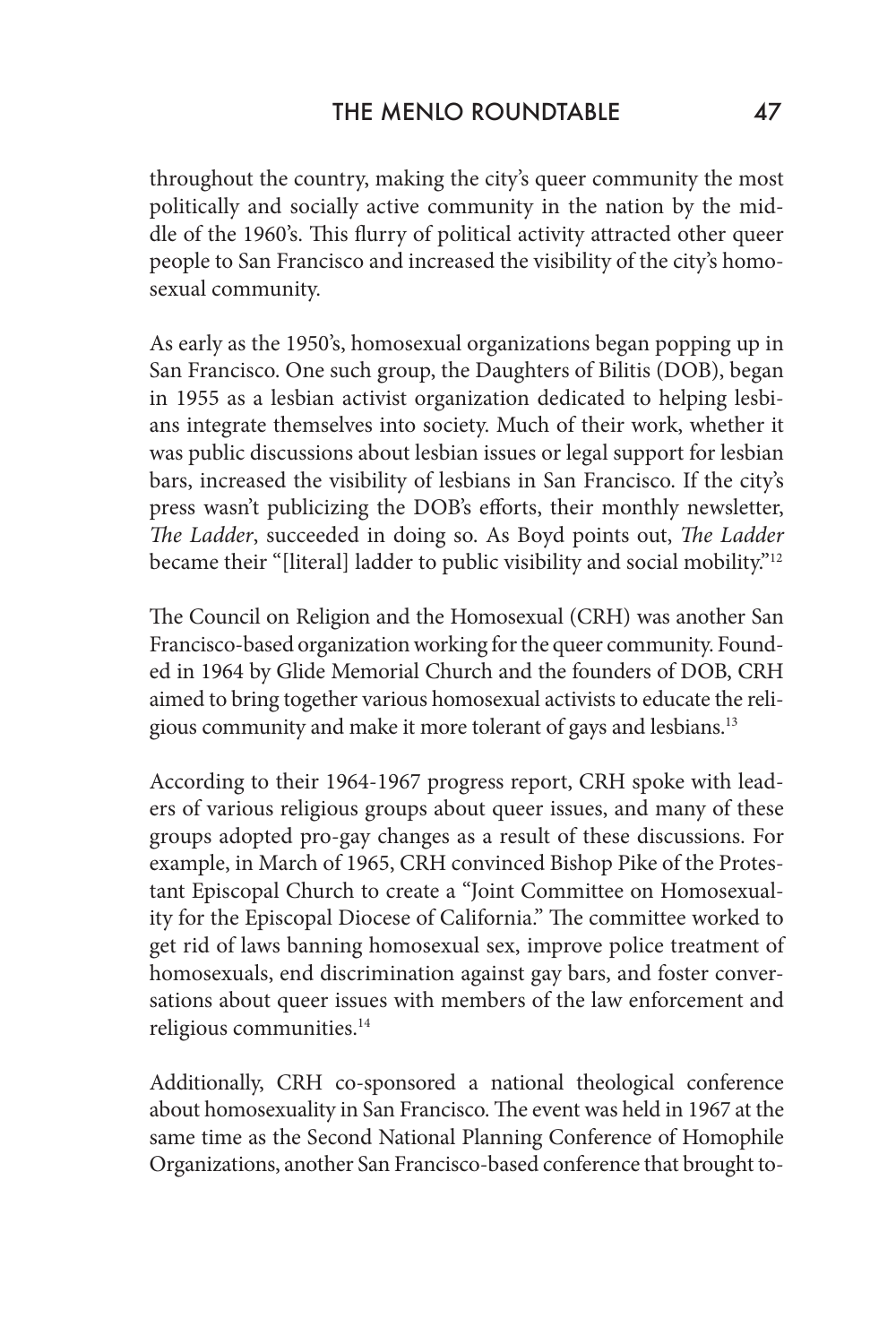gether homosexual activists from all over the country.15 CRH also met with the Department of Defense and both state and federal congressmen, and supported the political campaigns of local gays and lesbians.16

Their extensive work throughout these years was publicized in radio programs, television shows, and several national publications, including *Newsweek*, *Time*, and the *Wall Street Journal*. 17 This news coverage was yet another way CRH made the nation aware of San Francisco's pioneering queer community. As the organization gained prominence, their membership drastically increased and they created branches in places like Honolulu, Chicago, and Philadelphia. As co-founder Dr. Clarence Colwell stated in an article in the *Los Angeles Times*, "a large number of the homosexuals disenchanted with organized religion [found] their way" into CRH.<sup>18</sup> All of this work was mentioned in CRH's progress report, which potentially exaggerated their achievements in the hopes of receiving more donations. Yet, the sheer size and scope of their efforts, exaggerated or not, undoubtedly led to national recognition and contributed to the dynamic activism of San Francisco's queer community.

The Society for Individual Rights (SIR), also formed in San Francisco in 1964, was another prominent organization operating in the city before Stonewall. It focused on community support and political activism, and like CRH quickly garnered national attention. From S.T.D. prevention initiatives to homosexual voter registration programs, SIR had an enormous impact on San Francisco's homosexual community.19 SIR also released a monthly magazine, *Vector*, which detailed recent stories and upcoming events in the San Francisco area. An event calendar in their April 1965 issue conveys just how active SIR was in the city. Bowling nights, camping trips, dance groups, and political planning meetings were just a few of the activities that filled every day of the monthly calendar. In fact, the only day without an event was listed as "a day for whatever [members] used to do before SIR came on the scene."20 While *Vector*, like CRH's progress report, aimed to please current members and attract new ones, the numerous events and services listed in the publication nevertheless indicate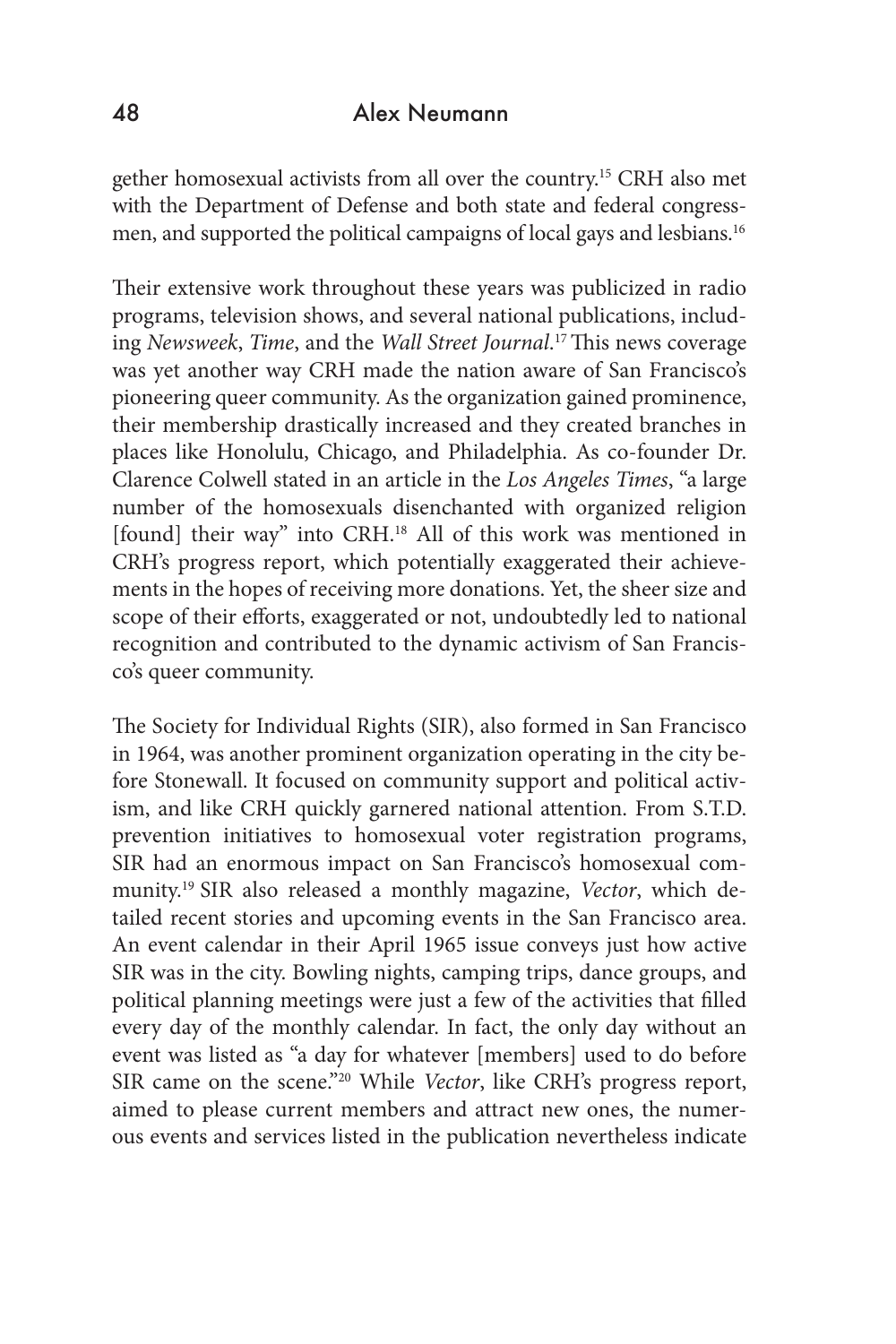SIR played a big role in socially uniting San Francisco's homosexual community and increasing its political strength and visibility. Historian Walter Frank agrees in his book *Law and the Gay Rights Story* that "in its combination of political and social activities . . . SIR [provided] a social outlet for the gay community and [insisted] on its rights." In doing so, he believes the organization "very much anticipated" the successful homosexual activism that followed Stonewall.<sup>21</sup>

#### **San Francisco's Stonewall**

Prior to Stonewall, many raids on gay bars in San Francisco, similar to those that led to the Stonewall Riots, sparked outrage and helped unite the city's homosexual community and encourage activism. The most significant of these incidents occurred in 1965, when police raided a New Year's Eve Ball sponsored by the Council on Religion and the Homosexual, and several attendees were arrested. The New Year's Eve Ball was a private event held at California Hall attended by some 600 gays and lesbians. Although the San Francisco police department had promised to stay clear of the dance, they stationed police and squad cars by the entrance and plain-clothes officers took pictures of everyone entering and leaving. When the police were asked to leave, they responded by arresting four of the attendees for interfering with police work and two others for disorderly conduct. By the next day, CRH had organized a press conference where they criticized the police for their actions and gained national media coverage.<sup>22</sup> The organization also sent letters to the mayor of San Francisco, the U.S. Attorney General, the Vice President, and the President. Vice President Hubert Humphrey actually sent a response back assuring them that the event would receive attention.23

Because CRH was so quick to release their version of the story to the press, much of the media coverage was pro-gay and anti-police. Articles like Donovan Bess's "Angry Ministers Rip Police" in the *San Francisco Chronicle* had few quotes in support of police yet incorporated many quotes from attendees that made the police behavior seem completely unjustified and discriminatory.<sup>24</sup> Political cartoons like Len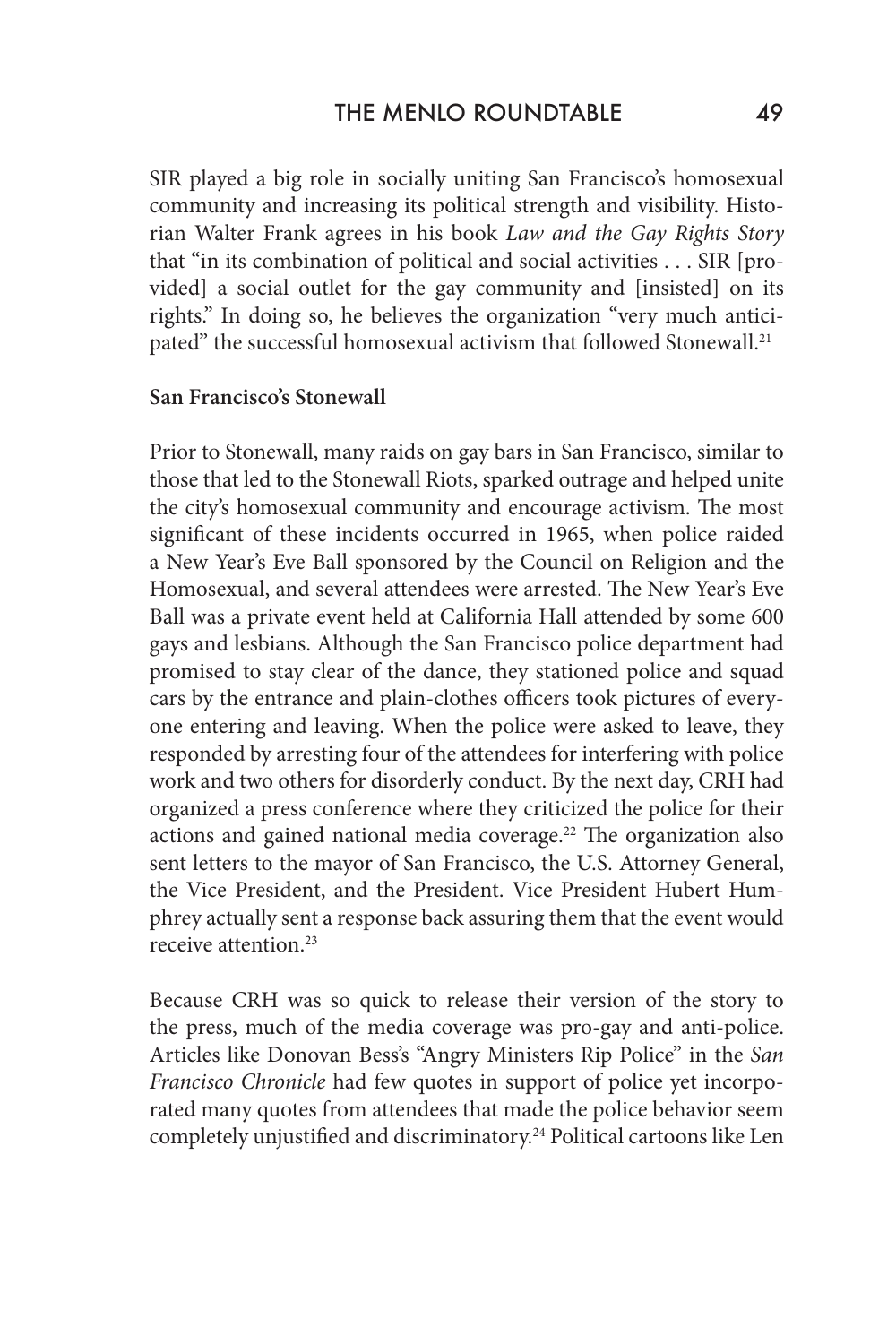Devereaux's "Making Task" in the *San Francisco Observer* mocked police by claiming that they had no reason to arrest anyone.<sup>25</sup> As CRH President John Lewis put it, "Thorough coverage of the event by the news media brought society's unsatisfactory treatment of the homosexual to the attention of the American public."26

Homosexual activists got another victory when the trial against the four attendees accused of interfering with police activity was halted by the judge, Leo Friedman, who stated "It's useless to waste everybody's time following this to its finale."<sup>27</sup> In addition, after pressure from a heated front-page editorial in the *San Francisco Chronicle*, the San Francisco Police Department issued a formal apology and admitted they had made a mistake. Although the other two men arrested were eventually convicted of reduced charges, overall the event was a major victory for San Francisco queer activists. Prominent gay journalist George Mendenhall believes that the event "opened the door for a lot of things…. It made people aware of the gay community, and it woke up a lot of people to accept [homosexuals]."28

Similarly, raids at the Tay-Bush Inn in 1961 and Compton's Cafeteria in 1966 enraged the city's queer community and inspired further political action. The Tay-Bush raid, in which more than 100 homosexuals were arrested, spurred a media frenzy and brought discrimination against the queer community into the public eye.<sup>29</sup> The incident at Compton's Cafeteria actually produced a riot, as patrons fought back against police quite violently. This riot also generated a lot of publicity and was the first major incident involving transgender people. Eaklor appropriately describes it as a "turning point in transgender activism."30

While historians Vicki Eaklor and Walter Frank disagree about some of the specific factors that made San Francisco's gay population so large and visible prior to Stonewall, both mention the raids as important causes. Eaklor believes that these two riots were major milestones for San Francisco. She sees the reaction to the New Year's riot as the first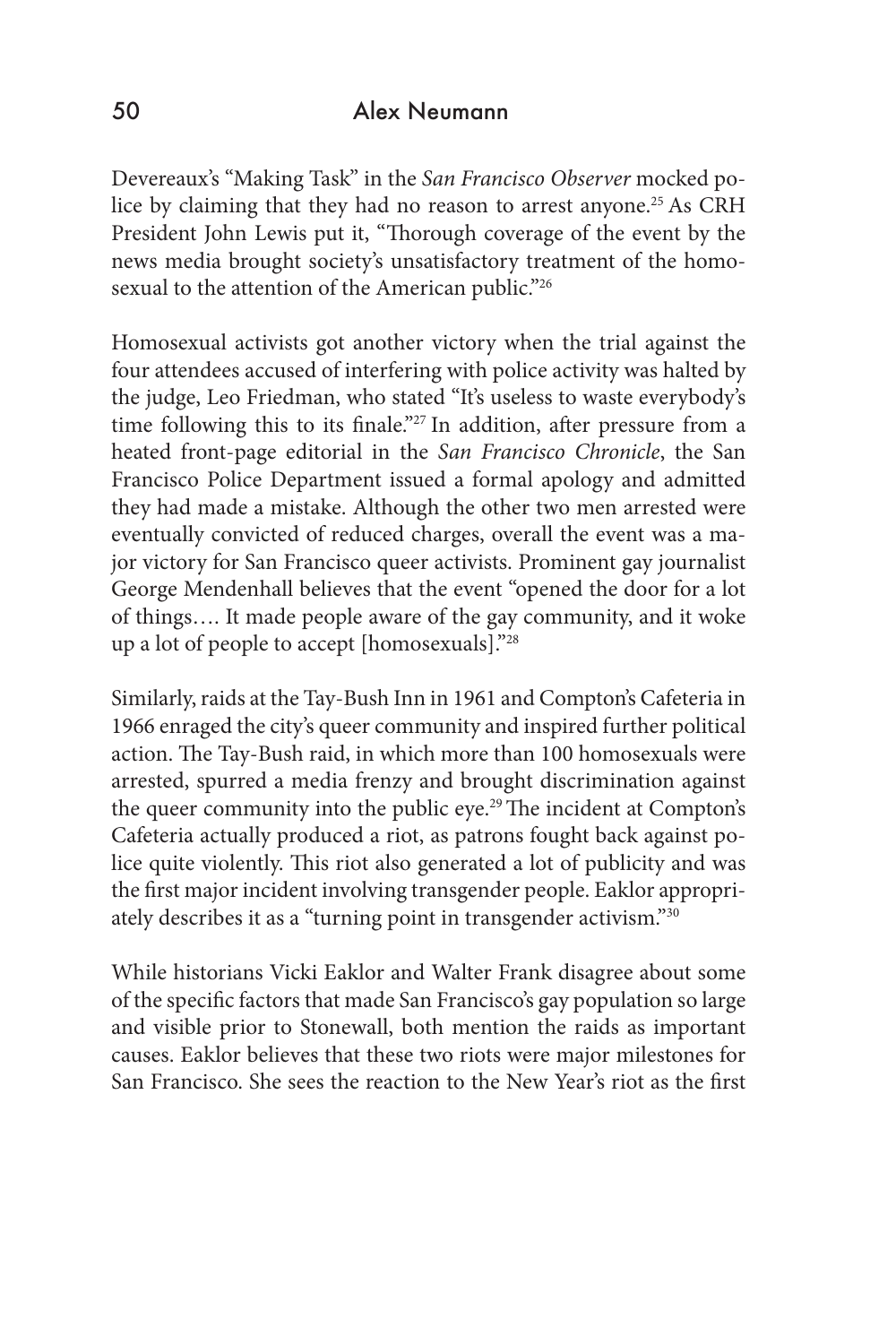time a capable organization existed and was able to respond effectively to such an incident. Frank compared the police's mistakes during the Stonewall Riots to police errors at the New Year's Eve Ball, as he believes this comparison is another example of how pre-Stonewall San Francisco anticipated post-Stonewall America.<sup>31</sup>

#### **Lessons Learned from San Francisco's Pre-Stonewall Activists**

If one considers San Francisco's pre-Stonewall gay community successful in advancing the gay rights movement, many lessons can be taken from that time and applied to the current fight for equality. The tactics of today's activists differ sharply from those employed by the original homosexual organizations like DOB and CRH. These early groups started grass roots movements and worked together on initiatives and events. They acted boldly and crossed lines no one else had crossed, garnering national publicity as a result. While modern-day organizations are working at a time when many barriers have already been broken and the majority of the country is accepting of gays and lesbians, they could still benefit from implementing these strategies. Because of the recent success of current organizations, these groups have not felt the need to join forces or try innovative ideas. However, the gay rights movement, and marriage equality in particular, is going to encounter harsh resistance as it inches closer and closer to full equality. The most conservative Southern states and the most homophobic religious groups are not simply going to give up, and current tactics will not be enough to overcome this opposition. Thus, today's activists will need to work together and devise fresh solutions in order to reach their final goal. They have much to learn from San Francisco's pre-Stonewall queer community, one of the first and most successful attempts to advance the rights of gays and lesbians in America.  $\bullet$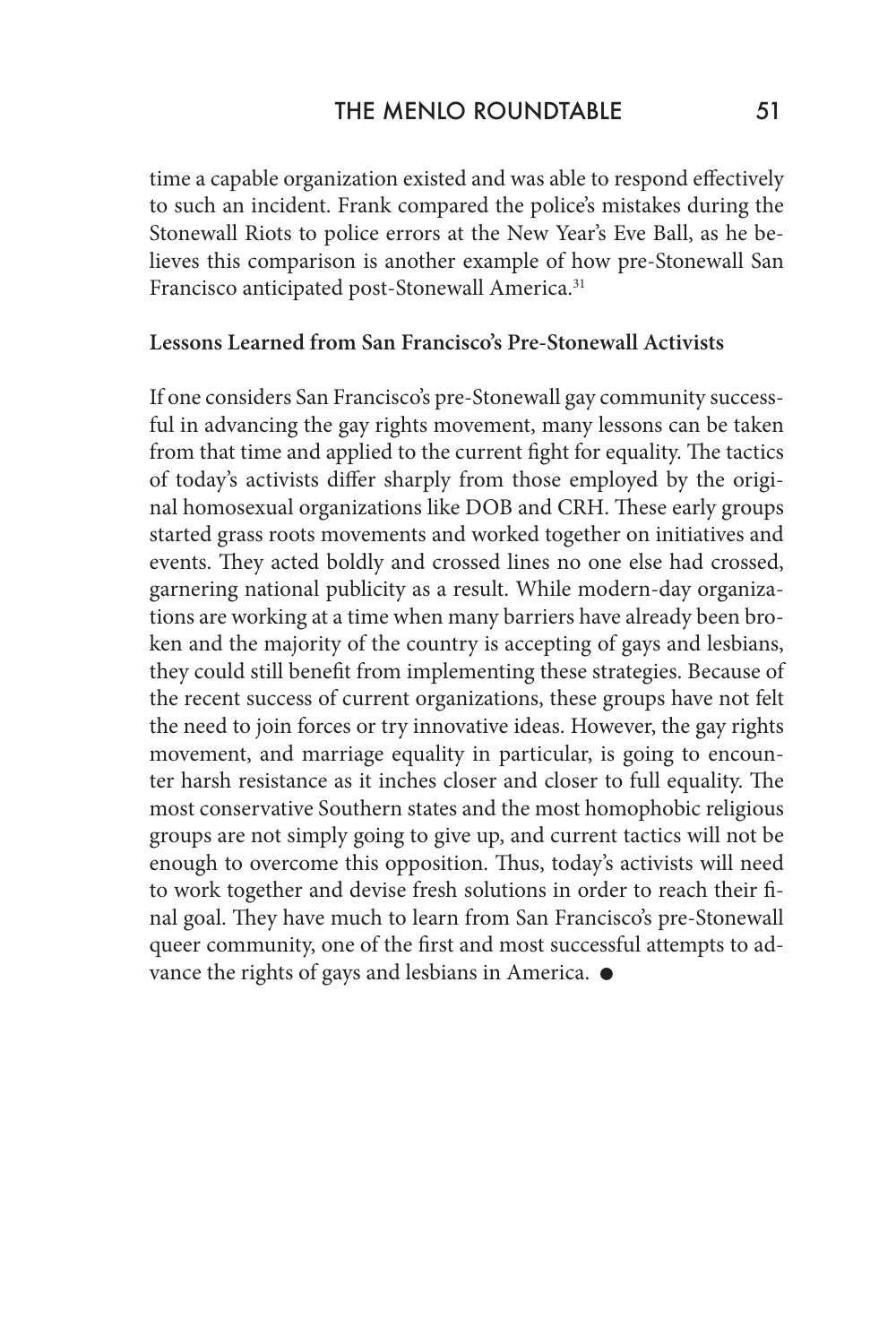## **Notes**

1. Allan Bérubé, *Coming Out Under Fire: The History of Gay Men and Women in World War Two* (Chapel Hill, North Carolina: The University of North Carolina Press, 1990), 111, 125-126, 248; Nan Alamilla Boyd, *Wide Open Town: A History of Queer San Francisco to 1965* (Berkeley, California: University of California Press, 2003), 15-19; Vicki Eaklor, *Queer America: A People's GLBT History of the 20th Century* (New York: The New Press, 2011), 117-118; Walter Frank, Law and the Gay Rights Story (New Brunswick, New Jersey: Rutgers University Press, 2014), 28-30.

2. Bérubé, 3.

3. Nan Alamilla Boyd, *Wide Open Town: A History of Queer San Francisco to 1965*, (Berkeley, California: University of California Press, 2003), 117-119.

4. Bérubé, 125.

5. Boyd, 49.

6. Bérubé, 111.

7. Vicki L. Eaklor, Queer America: A People's GLBT History of the 20<sup>th</sup> Century, (New York: The New Press, 2011), 117.

8. Bérubé, 248.

9. Ibid.

10. Ibid.

11. Federal Bureau of Investigation, *Rally Flyer*, 1966, in *Coming Out Under Fire: The History of Gay Men and Women in World War Two*, by Allan Bérubé (Chapel Hill, North Carolina: The University of North Carolina Press, 1990), 208.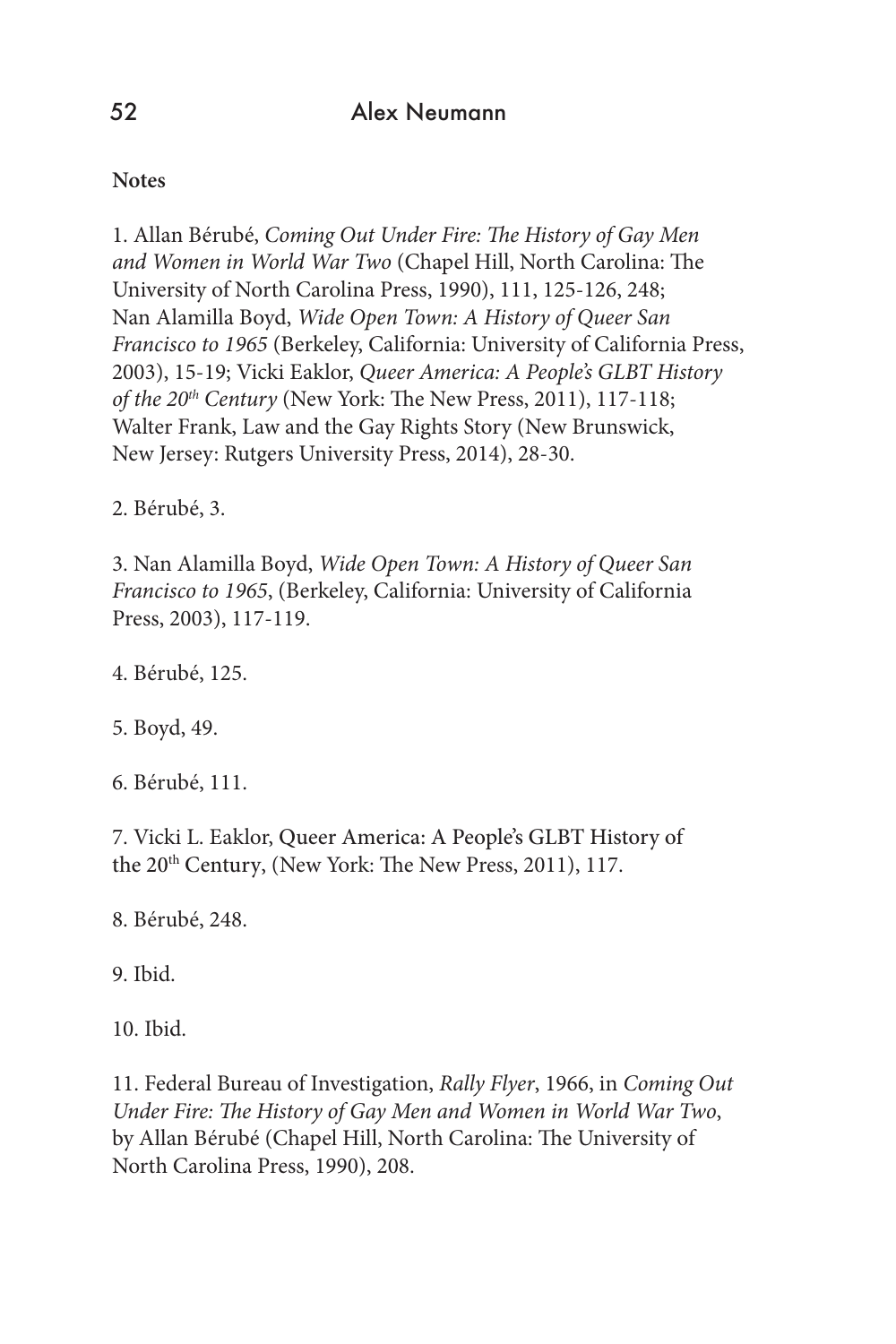#### THE MENLO ROUNDTABLE 53

12. Boyd, *Wide Open Town*, 168-170.

13. Charles H. Lewis, "A Progress Report: 1964-1967," 1967, 4-5, Box 1, Florence "Conrad" Jaffy Papers 1952-1984, James C. Hormel Gay & Lesbian Center, San Francisco Public Library.

14. Ibid., 5-6.

15. Ibid., 6-7.

16. Ibid., 9-10.

17. Ibid., 10-11.

18. John Dart, "Cleric Urges Church to Give Homosexuals Aid," *Los Angeles Times*, October 13, 1967.

19. William E. Beardemphl to SIR members, November 10, 1964, 1-2, Box 1, GLC 80, James C. Hormel Gay & Lesbian Center, San Francisco Public Library.

20. "Society for Individual Responsibility Event Calendar," Vector, April, 1965, vol. 1, no. 5, p. 5, Box 1, Evander Smith-California Hall Papers 1965-1978, James C. Hormel Gay & Lesbian Center, San Francisco Public Library.

21. Walter Frank, *Law and the Gay Rights Story* (New Brunswick, New Jersey: Rutgers University Press, 2014), 29.

22. Lewis, "A Progress Report," 3.

23. "C.R.H. Protests Mardi Gras Police Action," Vector, April 1965, vol. 1, no. 5, p. 3, Box 1, Evander Smith-California Hall Papers 1965-1978, James C. Hormel Gay & Lesbian Center, San Francisco Public Library.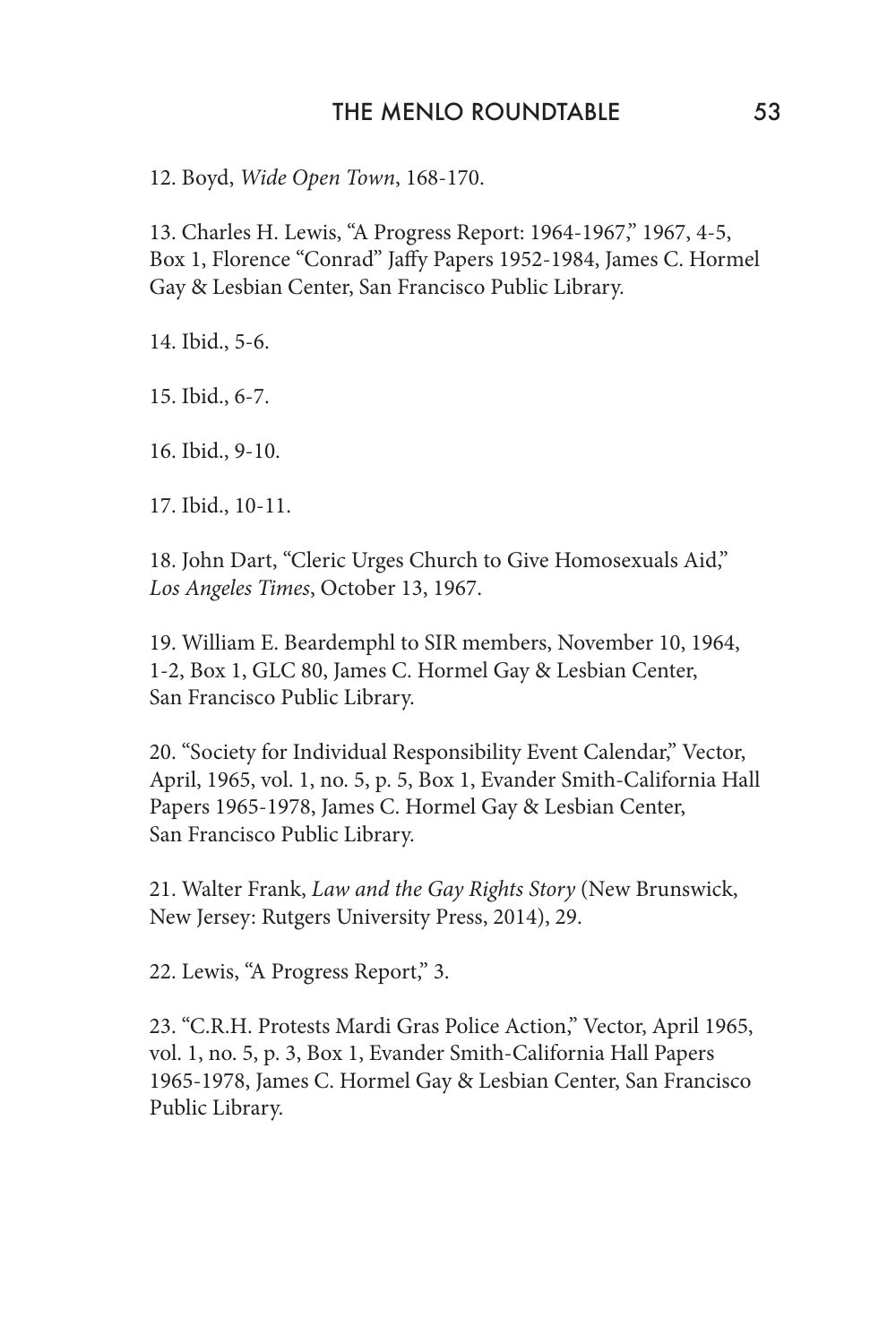24. Donovan Bess, "Angry Ministers Rip Police," *San Francisco Chronicle*, January 3, 1965, Box 1, Evander Smith-California Hall Papers 1965-1978, James C. Hormel Gay & Lesbian Center, San Francisco Public Library.

25. Len Devereaux, "Making Task," cartoon, *San Francisco Observer*, May 10, 1965, Box 1, Evander Smith-California Hall Papers 1965- 1978, James C. Hormel Gay & Lesbian Center, San Francisco Public Library.

26. Lewis, 3.

27. "Trial Halted on Technicality," San Francisco Chronicle, February 12, 1965, Box 1, Evander Smith-California Hall Papers 1965-1978, James C. Hormel Gay & Lesbian Center, San Francisco Public Library.

28. George Mendenhall, interview by Nan Alamilla Boyd, in *Wide Open Town: A History of Queer San Francisco to 1965* (Berkeley, California: University of California Press, 2003), 198-199.

29. Boyd, *Wide Open Town*, 213.

30. Eaklor, *Queer America*, 118.

31. Frank, *Law and the Gay Rights Story*, 28-29.

## **Bibliography**

## *Primary Sources*

Alverson, Charlie. "A Minority's Plea." *Wall Street Journal*, July 17, 1968.

"Bar Faces Crackdown in Dope, Sex Ring." Box 3, Grace Miller Papers 1926-1979, James C. Hormel Gay & Lesbian Center, San Francisco Public Library.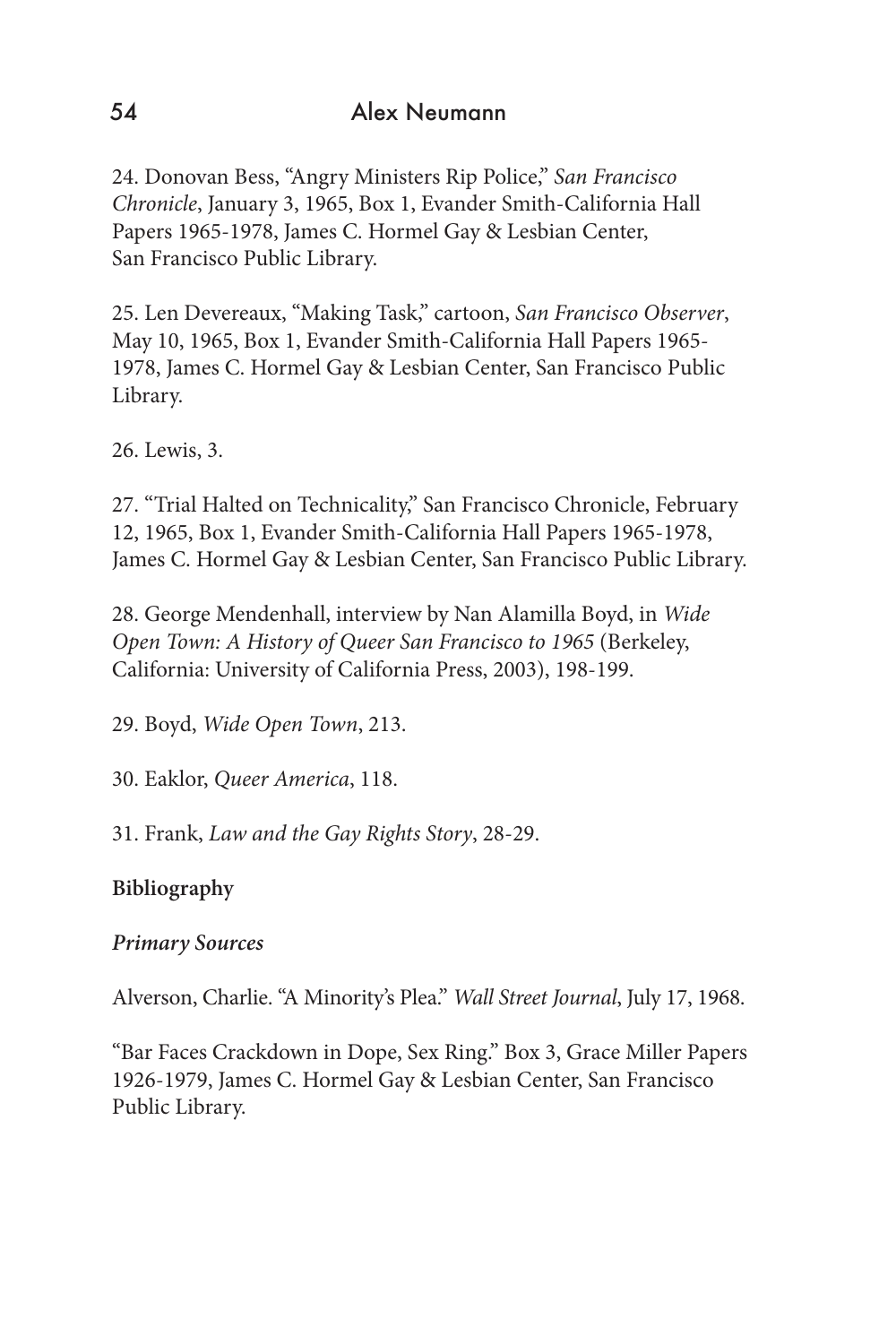Beardemphl, William E. William E. Beardemphl to SIR members, November 10, 1964. Box 1, GLC 80, James C. Hormel Gay & Lesbian Center, San Francisco Public Library.

Beardemphl, William E. William E. Beardemphl to SIR members, January 21, 1966. Box 1, GLC 80, James C. Hormel Gay & Lesbian Center, San Francisco Public Library.

Bess, Donovan. "Angry Ministers Rip Police." *San Francisco Chronicle*, January 3, 1965. Box 1, Evander Smith-California Hall Papers 1965-1978, James C. Hormel Gay & Lesbian Center, San Francisco Public Library.

"C.R.H. Protests Mardi Gras Police Action." *Vector*. April, 1965, vol. 1, no. 5. Box 1, Evander Smith-California Hall Papers 1965-1978, James C. Hormel Gay & Lesbian Center, San Francisco Public Library.

Dart, John. "Cleric Urges Churches to Give Homosexuals Aid." *Los Angeles Times*, October 3, 1967.

Devereaux, Len. "Making Task." Cartoon, *San Francisco Observer*, May 10, 1965. Box 1, Evander Smith-California Hall Papers 1965-1978, James C. Hormel Gay & Lesbian Center, San Francisco Public Library.

Federal Bureau of Investigation. Rally Flyer, 1966. In *Coming Out Under Fire: The History of Gay Men and Women in World War Two*, by Allan Bérubé. Chapel Hill, North Carolina: The University of North Carolina Press, 1990.

Gold, Herbert. "A Walk on San Francisco's Gay Side." *New York Times*, November 6, 1977.

"Gold Sheet." Box 3, GLC 80, James C. Hormel Gay & Lesbian Center, San Francisco Public Library.